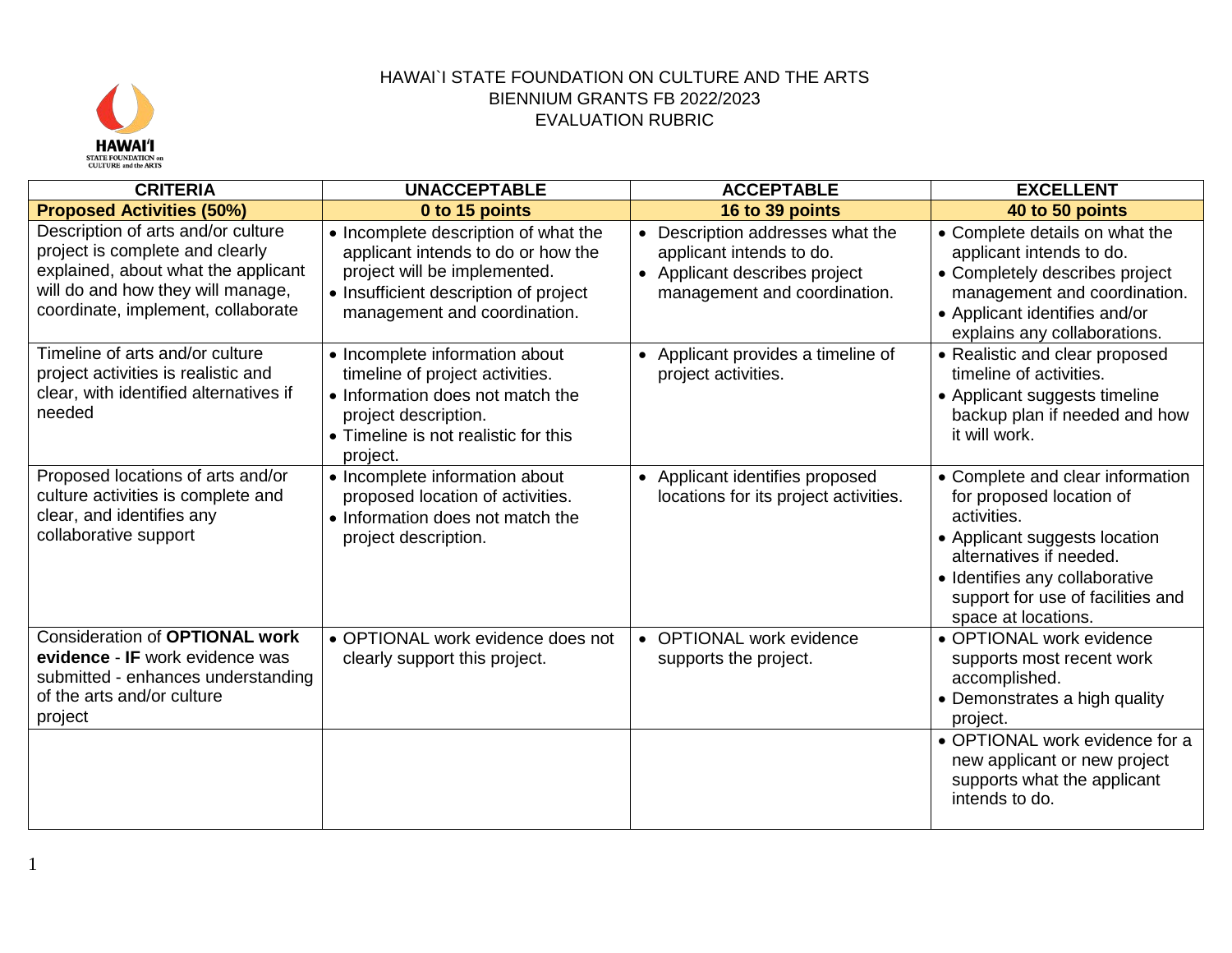

| <b>CRITERIA</b>                                                                                                                                   | <b>UNACCEPTABLE</b>                                                                                                                                                                                                                                                                                     | <b>ACCEPTABLE</b>                                                                                                                                                                 | <b>EXCELLENT</b>                                                                                                                                                                                                                                                                                                                    |
|---------------------------------------------------------------------------------------------------------------------------------------------------|---------------------------------------------------------------------------------------------------------------------------------------------------------------------------------------------------------------------------------------------------------------------------------------------------------|-----------------------------------------------------------------------------------------------------------------------------------------------------------------------------------|-------------------------------------------------------------------------------------------------------------------------------------------------------------------------------------------------------------------------------------------------------------------------------------------------------------------------------------|
| <b>Qualifications (25%)</b>                                                                                                                       | 0 to 5 points                                                                                                                                                                                                                                                                                           | 6 to 19 points                                                                                                                                                                    | 20 to 25 points                                                                                                                                                                                                                                                                                                                     |
| Applicant's experience for<br>implementing the arts and/or culture<br>project is extensive, solid,<br>resourceful, has an excellent<br>reputation | • Applicant has less than one year of<br>experience with this type of project.<br>• Applicant does not explain its<br>experience with this type of project.<br>• Applicant alludes to working<br>relationships, but does not identify<br>its partnerships and experience with<br>the proposed partners. | Applicant has more than one year<br>of experience with this type of<br>project.<br>• Applicant explains its partnerships<br>or other relationships for project<br>implementation. | • Applicant has extensive<br>experience with this type of<br>project.<br>• Applicant has solid relationships<br>in the community for project<br>implementation.<br>• Applicant has ready access to<br>resources to support the<br>project.<br>• Applicant has excellent<br>reputation for implementing<br>projects of high quality. |

for the project.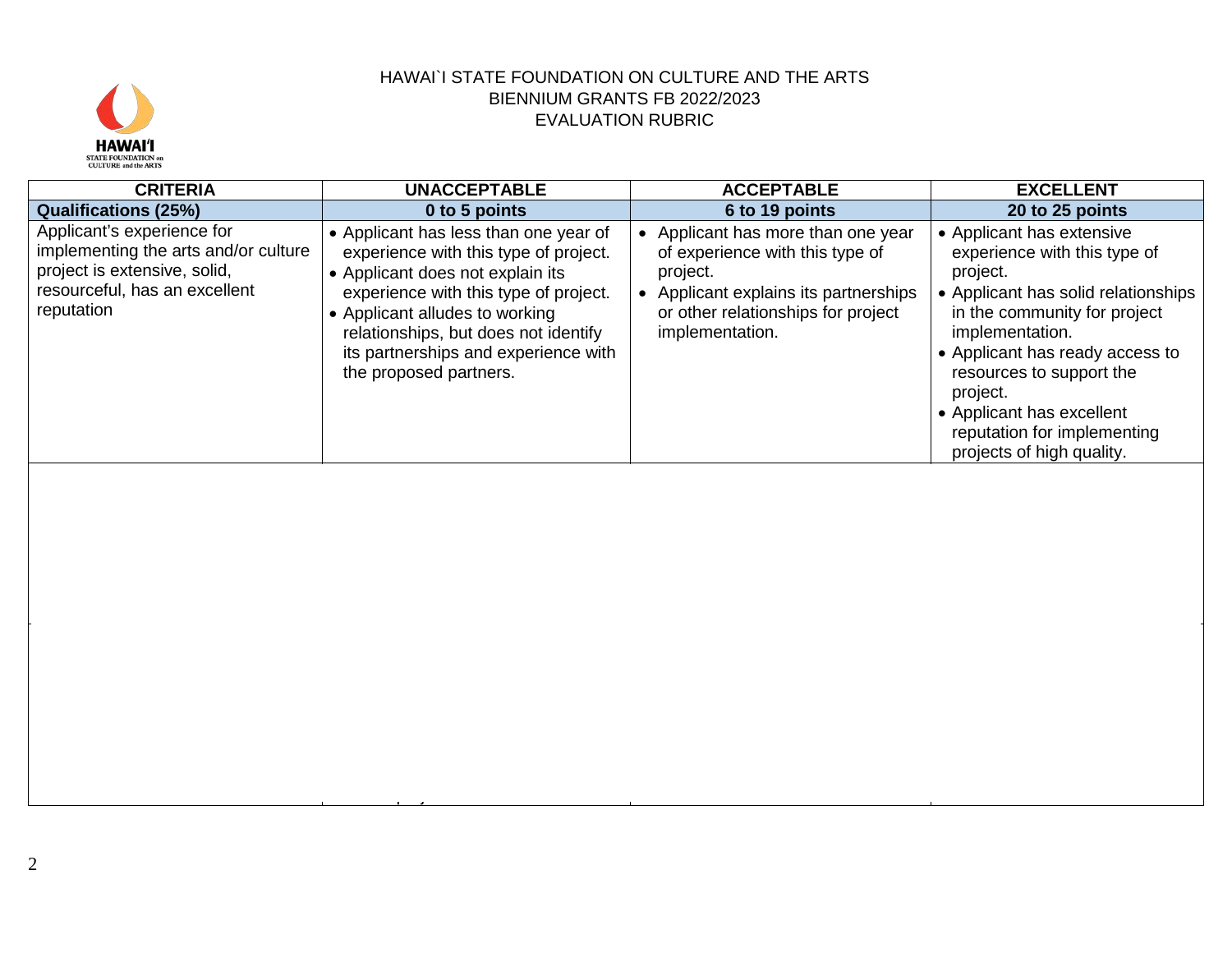

| <b>CRITERIA</b>                                                                                                                                 | <b>UNACCEPTABLE</b>                                                                                                                                                                                                  | <b>ACCEPTABLE</b>                                                                                                                                          | <b>EXCELLENT</b>                                                                                                                                                                                                                                                                                                                                                             |
|-------------------------------------------------------------------------------------------------------------------------------------------------|----------------------------------------------------------------------------------------------------------------------------------------------------------------------------------------------------------------------|------------------------------------------------------------------------------------------------------------------------------------------------------------|------------------------------------------------------------------------------------------------------------------------------------------------------------------------------------------------------------------------------------------------------------------------------------------------------------------------------------------------------------------------------|
| <b>Need, Benefit, Impact, Good Use</b><br>of Public funds (25%)                                                                                 | 0 to 5 points                                                                                                                                                                                                        | 6 to 19 points                                                                                                                                             | 20 to 25 points                                                                                                                                                                                                                                                                                                                                                              |
| Intended audience(s) is/are clearly<br>identified with complete<br>explanations about reach or any<br>new or special populations                | • Little or no information about who<br>the intended audience is and how<br>that audience will be reached.<br>• Little or no explanation about the<br>reason for the project's focus on the<br>intended audience(s). | • Intended audience(s) is/are<br>identified.<br>• Applicant explains how the<br>intended audience(s) will be<br>reached.                                   | • Clear and complete information<br>about the intended audience(s)<br>and how the applicant will reach<br>them.<br>• Identifies new and/or special<br>populations, and describes they<br>will be reached.<br>• Applicant explains reason for<br>project focus on intended<br>audience(s).                                                                                    |
| Community need; benefits and<br>impact are completely and clearly<br>explained                                                                  | • Little or no information about<br>community need or benefits and<br>impact for the intended audience.                                                                                                              | • Applicant identifies and explains<br>need, benefits and impact.                                                                                          | • Complete and clear explanation<br>of community need for the<br>project.<br>• Complete and clear explanation<br>of benefits and impact for the<br>intended audience(s).                                                                                                                                                                                                     |
| How the applicant will know that the<br>project was successful - completely<br>and clearly describes quantitative<br>and qualitative evaluation | • Applicant explains very little about<br>its quantitative or qualitative data<br>collection in relation to determining<br>project success.<br>• Applicant is weak in qualitative<br>evaluation.                     | Applicant conducts both<br>quantitative and qualitative<br>evaluation of the project.<br>• Qualitative data include feedback<br>from project participants. | • Applicant conducts both<br>quantitative and qualitative<br>evaluation of the project.<br>• Quantitative data are relevant to<br>the project and informative for<br>project improvement.<br>• Qualitative data include<br>constructive feedback from<br>project personnel, project<br>partners and participants.<br>• Applicant uses appropriate<br>evaluation instruments. |